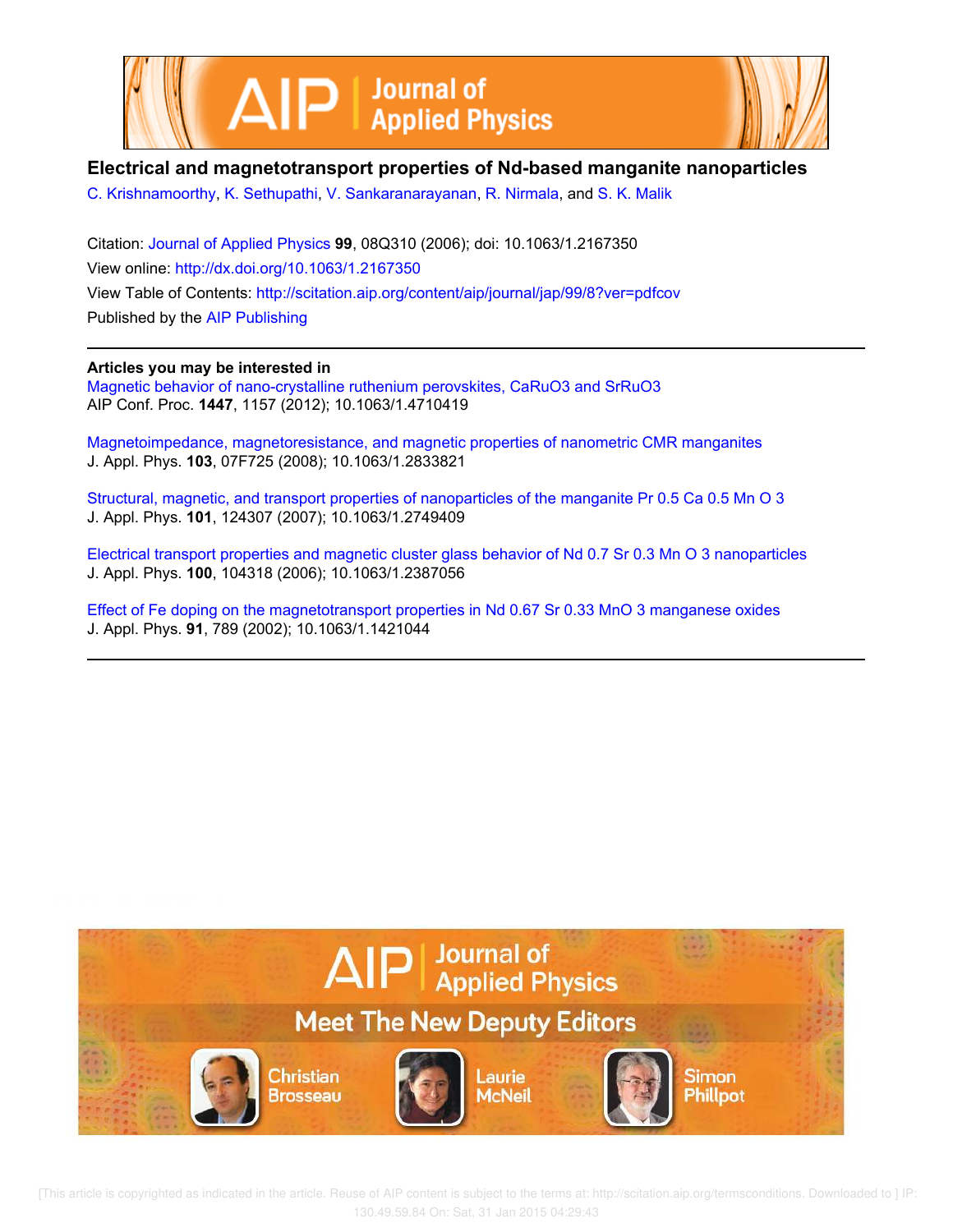# **Electrical and magnetotransport properties of Nd-based manganite nanoparticles**

C. Krishnamoorthy,<sup>a)</sup> K. Sethupathi,<sup>b)</sup> and V. Sankaranarayanan *Department of Physics, Indian Institute of Technology Madras, Chennai 600 036, India*

R. Nirmala and S. K. Malik

*Tata Institute of Fundamental Research, Mumbai-400 005, India*

(Presented on 2 November 2005; published online 20 April 2006)

Electrical and magnetotransport properties of nanocrystalline  $Nd_{0.7}Sr_{0.3}MnO_3$  sample having an average particle size of 45 nm have been studied. The resistivity in paramagnetic regime follows Mott's variable range hopping mechanism with an average hopping distance of about 21 Å. The observed magnetoresistivity (MR) has best been described by assuming that canted spins and defects are distributed all over the volume of the nanoparticle. The MR could be quantitatively best fitted to spin-dependent hopping model, together with phase-separation phenomenon. In this model, hopping barrier is proportional to the angle between the magnetic moments of the clusters. The hopping barrier height is minimum when the moments are parallel to each other and is maximum when the moments are randomly oriented. The fit yields a small cluster size of about two to three lattice constant dimensions in the paramagnetic (PM) phase and of about four to five lattice constants in the ferromagnetic (FM) phase. The results indicate that FM phase contributes to MR at low fields, whereas PM phase contributes at relatively high fields. © *2006 American Institute of Physics.* [DOI: 10.1063/1.2167350]

### **I. INTRODUCTION**

Recently hole-doped perovskite manganites have attracted considerable attention due to their colossal magnetoresistance (CMR). The CMR properties of manganites can be quantitatively well understood by taking into account the magnetic phase separation (PS), in addition to the qualitative double exchange mechanism  $(DEM)_1$ <sup>1</sup> It has been now established that these intrinsically phase-separated regions have dimensions from nanometer<sup>2</sup> to micrometer<sup>3</sup> in percolative and fractal-like form. Mayr *et al*.<sup>4</sup> have shown that the percolation both in nanometer as well as in micrometer phases yields indeed similar results of resistivity.

The CMR manganites with relatively small grain sizes exhibit pronounced magnetoresistivity (MR) under a low applied magnetic field and/or over a wide temperature range.<sup>5</sup> The electronic and magnetic properties of nanocrystalline materials are modified due to the influence of structural and magnetic disorder at the interior and grain boundaries. Néel<sup>6</sup> attributed the increase of magnetic susceptibility  $(\chi)$  in NiO antiferromagnetic (AFM) nanoparticles to the possibility of some canted spins and random concentration of vacancies at the interior.  $Coey<sup>7</sup>$  accounted the decrease in saturation magnetization  $(M_s)$  of  $\gamma$ -Fe<sub>2</sub>O<sub>3</sub> ferrimagnetic nanoparticles to the existence of noncollinear spins, but not disordered, at the surface of the nanoparticles. He also reported the nonexistence of nonmagnetic layer at the surface of the nanoparticles. However, he could not exclude the possibility of some canted spins and random vacancies at the interior of the

nanoparticles. Parker *et al.*<sup>8</sup> have shown that the canted spins are distributed all over the volume of the  $\gamma$ -Fe<sub>2</sub>O<sub>3</sub> nanoparticles and are due to finite-size effect.

In order to understand the effect of reduction of grain size, prepared at relatively low temperatures, in CMR manganites we have chosen optimally doped  $Nd_{0.7}Sr_{0.3}MnO_3$ .

#### **II. EXPERIMENT**

Nanocrystalline  $Nd_{0.7}Sr_{0.3}MnO_3$  sample was prepared from stoichiometric amount of high-purity  $Nd_2O_3$ ,  $SrCO_3$ ,  $Mn(CH_3COO)_2.4H_2O$ , and  $C_6H_8O_7. H_2O$  by citrate complex method.  $Nd<sub>2</sub>O<sub>3</sub>$  and  $SrCO<sub>3</sub>$  have been converted to their respective nitrates by dissolving them in dilute  $HNO<sub>3</sub>$ . All the metal solutions were added to citric acid solution. The resultant solution was evaporated at 80–90 °C for several hours. The obtained precursor was calcined at 800 °C for 3 h to make nanoparticles. The phase purity and crystal structure of the sample were studied by x-ray diffraction (Shimadzu XD-D1). The morphology of the sample was determined by transmission electron microscopy (Phillips). ac magnetic susceptibility was measured using physical properties measuring system (PPMS) (Quantum Design). To measure electrical resistivity, the pressed pellet was sintered for 10 min in a preheated furnace, at calcination temperature, and then quenched to room temperature to enable connectivity between the particles and to avoid further grain growth. The transverse MR was measured using PPMS.

#### **III. RESULTS AND DISCUSSIONS**

The x-ray-diffraction (XRD) profile of the calcined sample shows a broad distribution due to nanocrystalline character. The obtained diffraction profile was best fitted to orthorhombic perovskite structure of space group Pnma. Fig-

a)Electronic mail: kris.phy@gmail.com

b)Author to whom correspondence should be addressed; electronic mail: ksethu@iitm.ac.in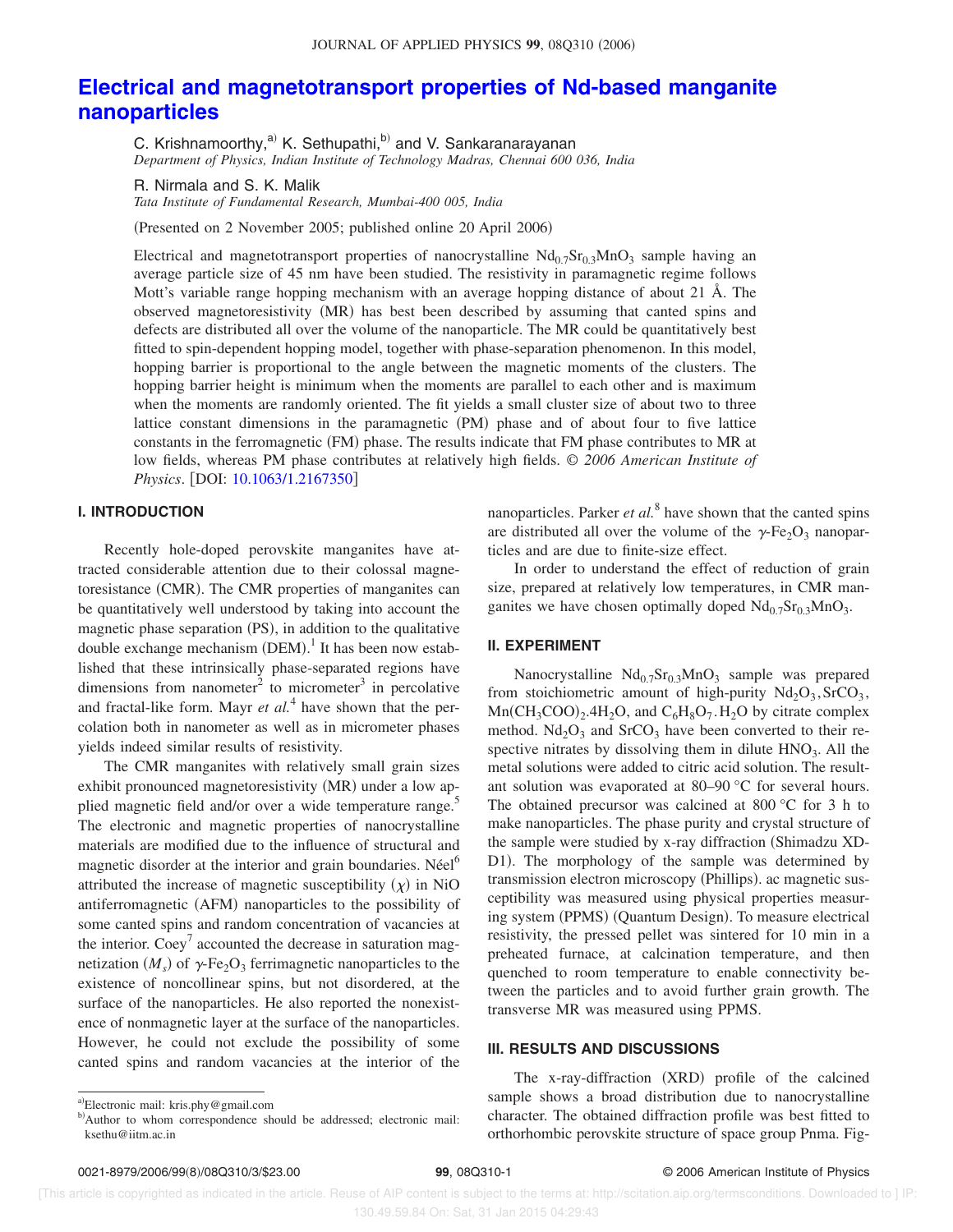

FIG. 1. TEM micrograph of the  $Nd_{0.7}Sr_{0.3}MnO_3$ .

ure 1 shows the transmission electron microscopy (TEM) micrograph of the sample. It shows that the particles are nearly spherical in shape and are narrowly distributed. The estimated average particle size was found to be 45 nm. Around 7% of Mn ions lie in the surface layer of the nanoparticle. ac susceptibility of the sample as a function of temperature shows a paramagnetic (PM)-to-ferromagnetic (FM)like transition  $(T_C)$  at around 135 K (not shown here). The sample shows a broad magnetic transition. Such a broad transition is indicative of the coexistence of both short- and long-range orderings of ferromagnetic clusters. The electron magnetic resonance (EMR) studies show the coexistence of FM and PM phases below 290 K.<sup>9</sup>

Upon cooling the sample, resistivity smoothly increases and shows a broad insulator-metal transition (hump) at 137 K. The observed resistivity, in the PM region, could be best fitted to Mott's variable range hopping (VRH) model (Fig. 2). The fit yields  $3.5 \text{ Å}$ ,  $21 \text{ Å}$ , and  $0.1 \text{ eV}$  for the localization length, average hopping distance, and hopping energy, respectively. These values are reasonable in view of the VRH model.

The magnetoresistivity is defined as



FIG. 2. In  $(\rho)$  as a function of  $T^{-1/4}$ . The fit yields a good fit over paramagnetic regime. The inset shows MR as a function of  $x(=g\mu_B H/k_B T)$  at 300 K. The solid line shows the fit to the data.



FIG. 3. MR as a function of an applied magnetic field *H*.

MR % = 
$$
\frac{\rho(H,T) - \rho(0,T)}{\rho(0,T)} \times 100,
$$
 (1)

where  $\rho(H, T)$  is the resistivity in the presence of the applied magnetic field *H* at temperature *T* and  $\rho(0,T)$  is the resistivity in the absence of *H*.

Figure 3 shows the MR as a function of up to 9 T and down to 5 K. The MR loops show no butterfly feature at low fields (LF) in the FM regime. Rather they show hysteresis up to 9 T which may be due to spin memory effect and/or increase of metallic phases upon application of *H*. It is also noted that the MR curves are nonlinear at high fields *H*  $>$  0.5 T). This suggests that the sample is not behaving like a typical granular FM metal dispersed in nonmagnetic  $(SiO<sub>2</sub>)$ matrix, in which the  $MR(H)$  shows a butterfly feature at low fields and then saturates with no hysteresis above few hundreds of millitesla field.<sup>10</sup> The butterfly feature has been explained by spin-polarized tunneling (SPT) mechanism. The field-dependent MR has also been observed in bulk polycrystalline manganites in the FM region and has been explained qualitatively by SPT model.<sup>11</sup> Hwang *et al.*<sup>11</sup> reported that the low-field  $(\leq 0.5 \text{ T})$  MR increases upon cooling the sample. It is also reported that the MR changes  $\sim 68\%$ , of the total MR at 5 T and 5 K, at low fields  $(\leq 0.5 \text{ T})$  and  $\sim 32\%$ at the high-field region  $(>0.5 T)$ . However, in the present sample MR is around 16% at 100 K and remains at  $\sim$ 20% down to 5 K. It indicates that the low-field MR is weakly temperature dependent below *TC*. Moreover, the MR changes  $\sim$ 27%, of the total MR at 9 T and 5 K, up to 0.5 T and  $\sim$ 73% above 0.5 T. This suggest that SPT may not be the dominant transport mechanism in our sample. It has also been reported that the sharp increase of  $MR(H)$  at low fields is due to the alignment of intergrain magnetic moments (domains), and the almost linear increase of MR at high fields is due to the alignment of canted spins at intragrains. This suggests that the change in MR in our sample is mainly due to the alignment of canted spins at the intragrain since large changes in MR occur at high fields.

The EMR study of the sample shows phase-separated behavior below 290 K. The resistivity follows hopping

 [This article is copyrighted as indicated in the article. Reuse of AIP content is subject to the terms at: http://scitation.aip.org/termsconditions. Downloaded to ] IP: 130.49.59.84 On: Sat, 31 Jan 2015 04:29:43